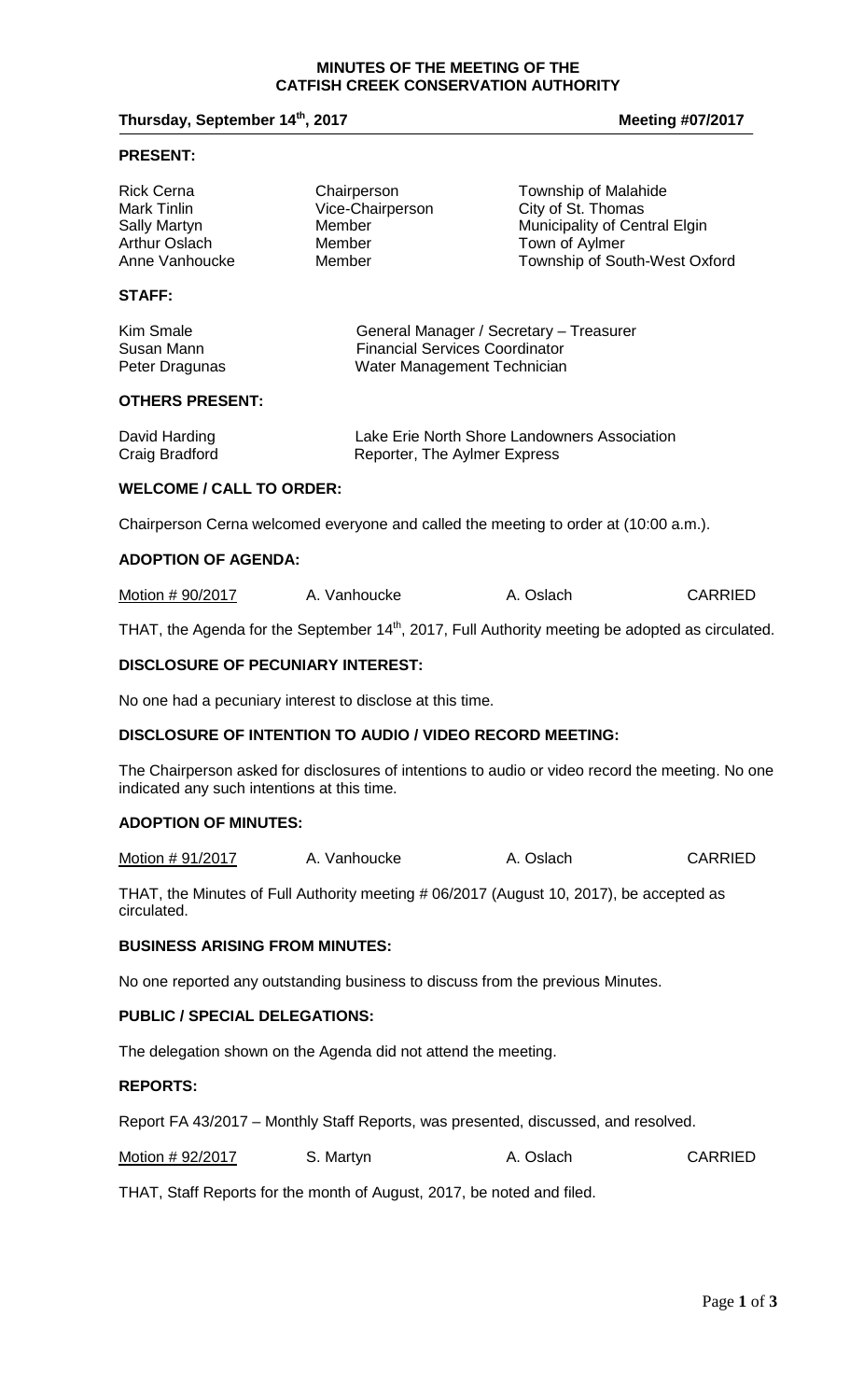| and resolved.                                   | Report FA 44/2017 - August Summary of Revenue and Expenditures, was presented, discussed,                |              |                |
|-------------------------------------------------|----------------------------------------------------------------------------------------------------------|--------------|----------------|
| Motion # 93/2017                                | A. Vanhoucke                                                                                             | A. Oslach    | <b>CARRIED</b> |
| THAT, Report FA 44/2017, be noted and filed.    |                                                                                                          |              |                |
|                                                 | Report FA 45/2017– Accounts Payable, was presented, discussed, and resolved.                             |              |                |
| Motion # 94/2017                                | A. Vanhoucke                                                                                             | A. Oslach    | <b>CARRIED</b> |
| 45/2017.                                        | That, Accounts Payable totaling \$35,005.84, be approved for payment as presented in Report FA           |              |                |
|                                                 | Report FA 46/2017 – Property Tax Comparison, was presented, discussed, and resolved.                     |              |                |
| Motion # 95/2017                                | A. Oslach                                                                                                | A. Vanhoucke | <b>CARRIED</b> |
|                                                 | THAT, Report FA 46/2017, be received as information at this time.                                        |              |                |
|                                                 | Report FA 47/2017 - Monthly Plan Review, was presented, discussed, and resolved.                         |              |                |
| Motion # 96/2017                                | A. Vanhoucke                                                                                             | A. Oslach    | <b>CARRIED</b> |
| and August, 2017.                               | THAT, the Full Authority approve the Monthly Plan Review Report for the months of June, July             |              |                |
|                                                 | Report FA 48/2017 - A. D. Latornell Symposium, was presented, discussed, and resolved.                   |              |                |
| Motion #97/2017                                 | S. Martyn                                                                                                | A. Vanhoucke | <b>CARRIED</b> |
| Conservation Symposium on November 21-23, 2017. | THAT, the Full Authority authorize one (1) delegate to attend the 24 <sup>th</sup> Annual A.D. Latornell |              |                |
|                                                 | Report FA 49/2017 – Catfish Creek Low Water Update, was presented, discussed, and resolved.              |              |                |
| Motion #98/2017                                 | A. Vanhoucke                                                                                             | A. Oslach    | <b>CARRIED</b> |
|                                                 | THAT, Report FA 49/2017, be received as information at this time.                                        |              |                |

# **GENERAL MANAGER / SECRETARY - TREASURER'S REPORT:**

None

# **UNFINISHED BUSINESS:**

None

# **CHAIRPERSON'S / BOARD MEMBER'S REPORT:**

Member Oslach informed the Board that Aylmer Town Council recently passed a Resolution to provide \$5,000.00 to the Aylmer BIA to help revitalize the Catfish Creek bank east from the John Street North bridge.

# **NOTICE OF MOTIONS / NEW BUSINESS:**

None